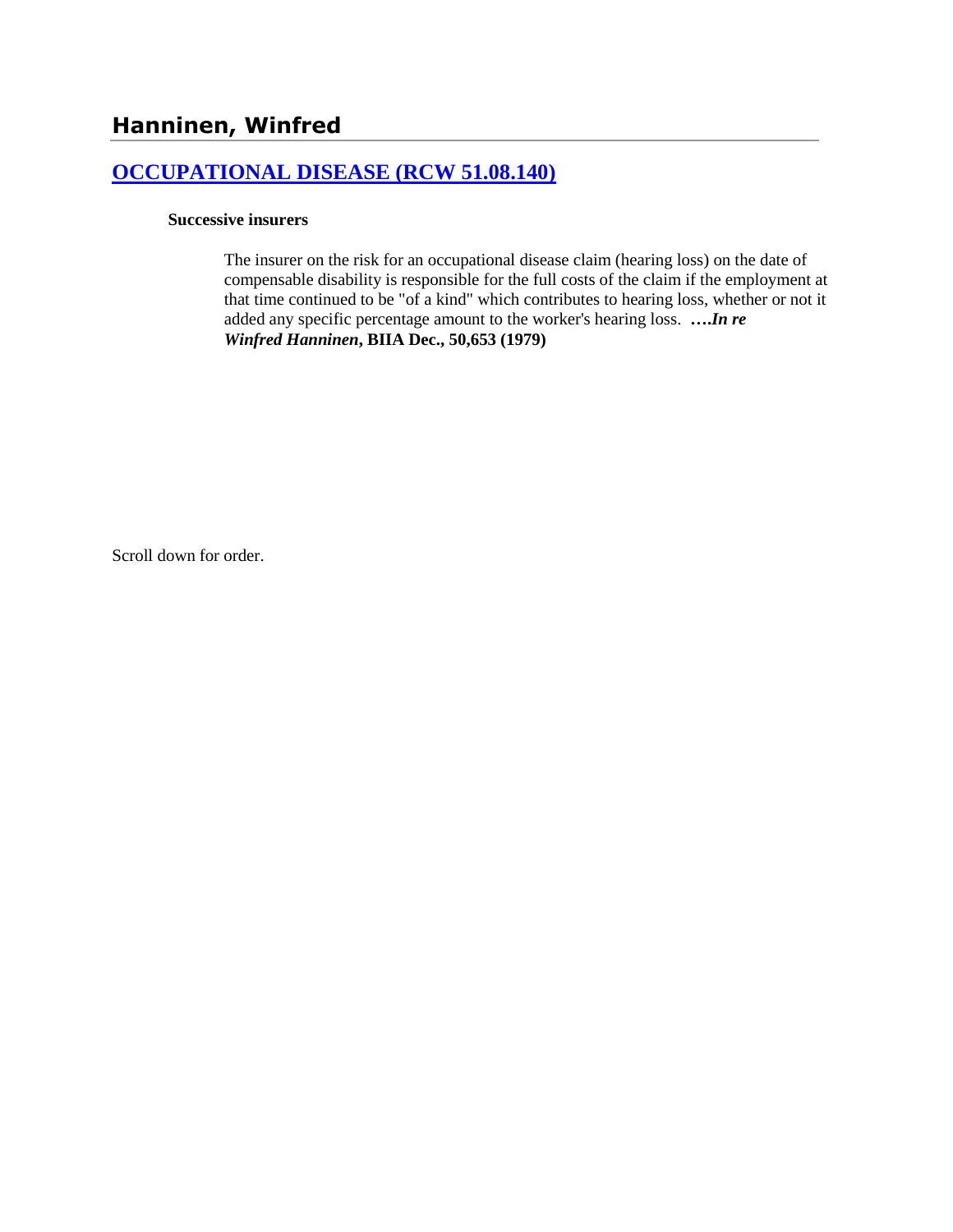## **BEFORE THE BOARD OF INDUSTRIAL INSURANCE APPEALS STATE OF WASHINGTON**

**)**

**IN RE: WINFRED E. HANNINEN ) DOCKET NO. 50,653**

**CLAIM NO. S-194807 ) DECISION AND ORDER**

APPEARANCES:

Winfred E. Hanninen, None

Employer, Longview Fibre Company, by Studley, Purcell, Spencer, Guinn and Roesch, per Wayne D. Purcell

Department of Labor and Industries, by The Attorney General, per DonCosta E. Seawell and John Dick, Assistants

This is an appeal filed by the employer, Longview Fibre Company, on October 3, 1977, from an order of the Department of Labor and Industries dated August 4, 1977, which adhered to a prior order closing this claim with a permanent partial disability award of 21.2% complete loss of hearing in both ears, and determined that this occupational disease claim is the self-insured employer's responsibility. **SUSTAINED**.

# **DECISION**

Pursuant to RCW 51.52.104 and RCW 51.52.106, this matter is before the Board for review and decision on a timely Petition for Review filed by the employer to a Proposed Decision and Order issued by a hearing examiner for this Board on July 31, 1978, in which the order of the Department dated August 4, 1977 was sustained.

The Board has reviewed the evidentiary rulings of the hearing examiner and finds that no prejudicial error was committed and said rulings are hereby affirmed.

The issues presented by this appeal and the evidence presented by the parties are very adequately discussed in our hearing examiner's Proposed Decision and Order.

Four issues were raised by this appeal: (1) Whether an occupational noise-induced hearing loss can legally constitute an occupational disease under our Act; (2) Whether this claimant's hearing loss was in fact caused by the occupational noise exposure and is therefore compensable; (3) Whether the permanent partial disability rating of 21.2% binaural hearing impairment was a reasonable and correct award for the occupationally-caused hearing loss; and (4) Whether financial responsibility for this occupational disease claim should be borne by Longview Fibre Company as a

1